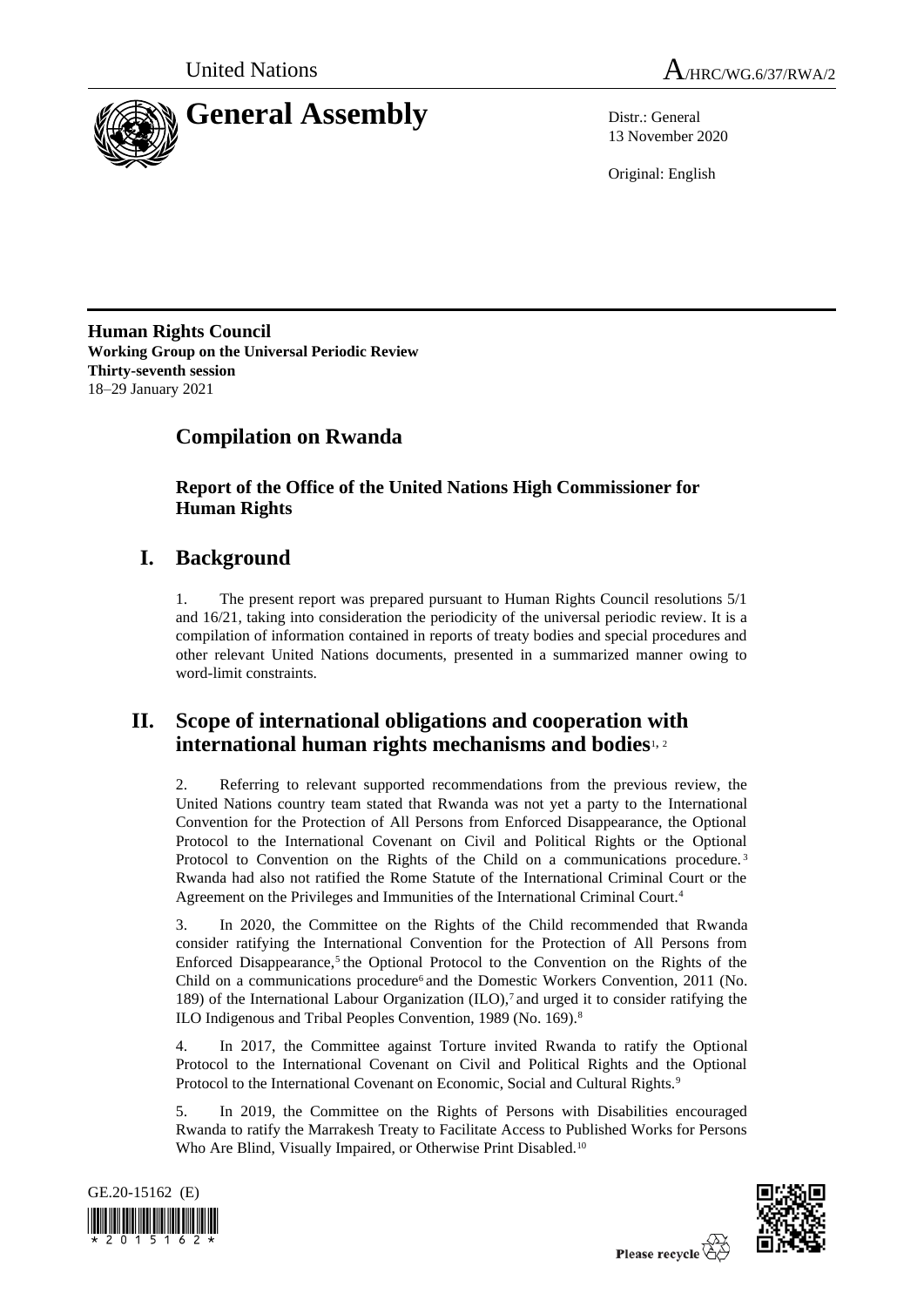6. In 2016, the Human Rights Committee expressed concern that Rwanda had withdrawn its declaration recognizing the competence of the African Court on Human and Peoples' Rights to receive cases from individuals and non-governmental organizations.<sup>11</sup>

7. The Committee against Torture expressed regret that the majority of the recommendations identified for follow-up in its previous concluding observations had not been implemented.<sup>12</sup>

8. In a 2018 report, the Secretary-General noted that the Subcommittee on Prevention of Torture and Other Cruel, Inhuman or Degrading Treatment or Punishment had suspended its visit to Rwanda due to a series of obstructions imposed by the authorities in relation to accessing places of detention, the confidentiality of certain interviews and concerns that interviewees could face reprisals. The Subcommittee reported that during its visit, the experts had encountered an especially difficult environment to undertake private interviews with detainees and many detainees had expressed a fear of reprisals. <sup>13</sup> The Committee against Torture recommended that Rwanda facilitate the resumption of the suspended visit by providing the Subcommittee with unrestricted access to all places of detention, in full respect of the principles of confidentiality and freedom from reprisals.<sup>14</sup>

## **III. National human rights framework**<sup>15</sup>

9. In 2017, the Committee on the Elimination of Discrimination against Women expressed concern that, following the amendment of the Constitution in 2015, the Constitution and organic laws had taken precedence over international treaties. It encouraged Rwanda to vest the Convention on the Elimination of All Forms of Discrimination against Women with the status that ratified treaties had had before the constitutional amendments.<sup>16</sup>

10. Noting that the status of the International Covenant on Civil and Political Rights had changed in the domestic legal order following the 2015 amendments to the Constitution, the Human Rights Committee reminded Rwanda of its obligation to ensure that domestic law was consistent with the provisions of the Covenant.<sup>17</sup>

11. The Committee on the Rights of the Child recommended that Rwanda harmonize Law No. 71/2018 relating to the protection of the child with the principles and provisions of the Convention on the Rights of the Child.<sup>18</sup>

12. The same Committee urged Rwanda to review whether the existing legislation criminalized all offences prohibited under the Optional Protocol to the Convention on the Rights of the Child on the sale of children, child prostitution and child pornography, and take necessary legislative measures to rectify any discrepancy. It also urged Rwanda to criminalize the compulsory recruitment of children in the national armed forces and non-State armed groups.<sup>19</sup>

13. The Committee on the Elimination of Discrimination against Women recommended that Rwanda accelerate the adoption of the bill on trafficking in persons.<sup>20</sup>

14. The Committee on the Rights of Persons with Disabilities recommended that Rwanda enact legislation recognizing the full legal capacity of persons with disabilities, including a supported decision-making regime that respected the autonomy, wishes and preferences of persons with disabilities.<sup>21</sup>

15. Expressing concern that the members of the National Commission for Human Rights were selected by a committee appointed by the President, the Human Rights Committee stated that Rwanda should ensure that the selection and appointment of the members of the Commission enjoyed full transparency and independence.<sup>22</sup>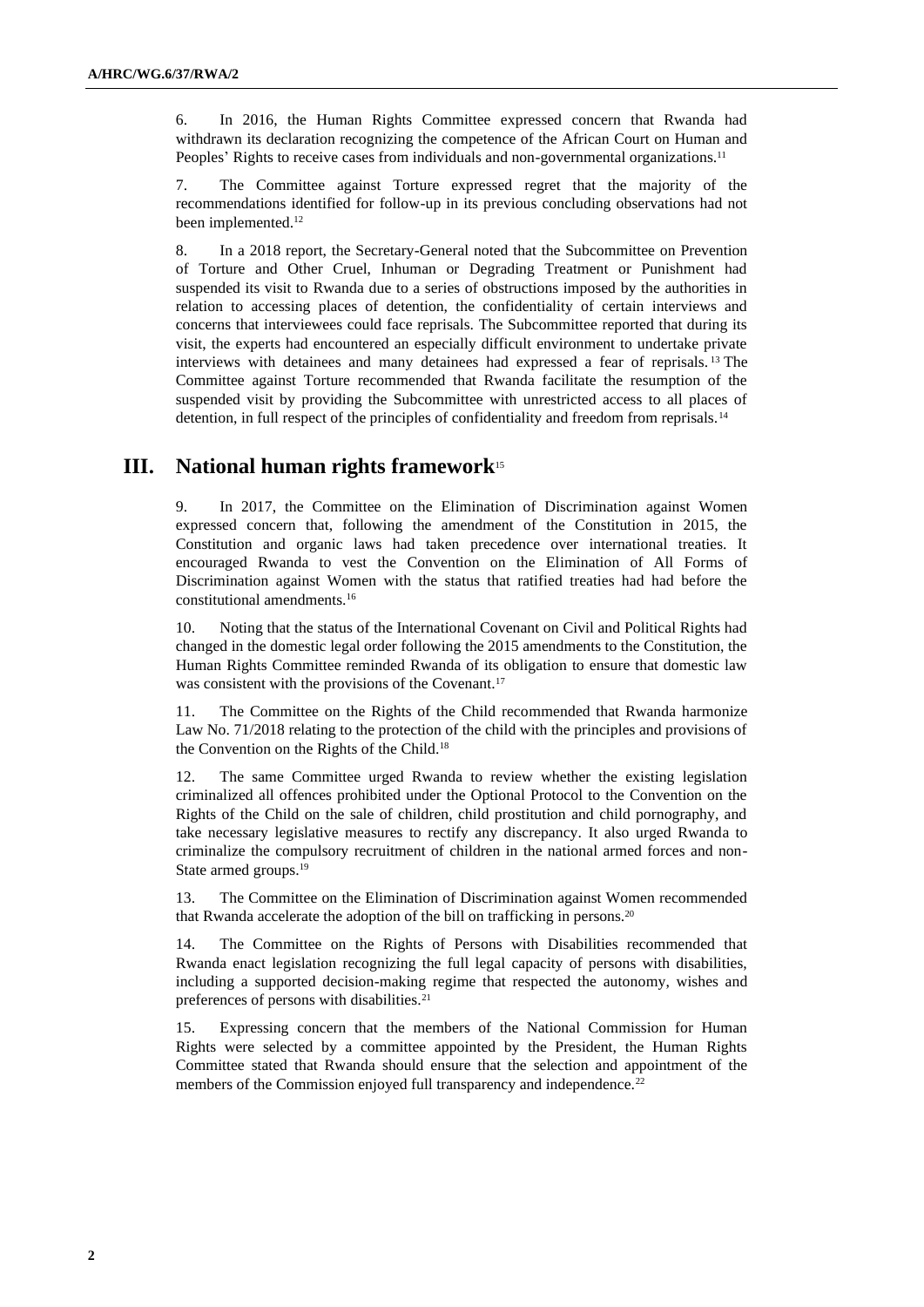## **IV. Implementation of international human rights obligations, taking into account applicable international humanitarian law**

## **A. Cross-cutting issues**

## **1. Equality and non-discrimination**<sup>23</sup>

16. In 2016, the Committee on the Elimination of Racial Discrimination recommended that Rwanda incorporate in article 16 of its Constitution and in its national legislation a definition of racial discrimination which included all the criteria and grounds set out in article 1 of the International Convention on the Elimination of All Forms of Racial Discrimination.<sup>24</sup>

17. While noting that the principle of equality and prohibition of discrimination were enshrined in the Constitution, the Committee on the Elimination of Discrimination against Women recommended that Rwanda repeal all legal provisions that were discriminatory towards women and adopt comprehensive anti-discrimination legislation.<sup>25</sup> The Committee on the Rights of the Child recommended that Rwanda ensure the full implementation of relevant laws prohibiting discrimination, and provide anti-discrimination training to government and law enforcement officials.<sup>26</sup>

18. While welcoming the adoption of legislative measures that had improved gender equality concerning access to land, the Committee on the Elimination of Discrimination against Women remained concerned that the implementation of Law No. 43/2013 was hampered by stereotypical attitudes towards ownership and inheritance by women and by the continued application of discriminatory customs. It recommended that Rwanda ensure that rural women, as well as local authorities, mediation committee members (*abunzi*) and judicial officers, were made sufficiently aware of the legislation.<sup>27</sup>

19. The Committee on the Rights of Persons with Disabilities expressed concern about the absence of recognition in national legislation of denial of reasonable accommodation as a form of disability-based discrimination, the insufficient laws and policies to combat discrimination against persons with disabilities and the lack of accessible mechanisms for reporting cases of such discrimination. It recommended that Rwanda take all appropriate measures to prevent and address all forms of disability-based discrimination.<sup>28</sup>

## **2. Development, the environment, and business and human rights**

20. The Committee on the Rights of the Child recommended that Rwanda ensure the realization of children's rights in the implementation of the 2030 Agenda for Sustainable Development, and the Committee on the Elimination of Discrimination against Women called for the realization of substantive gender equality.<sup>29</sup>

## **3. Human rights and counter-terrorism**

21. The Committee against Torture expressed concern about the alleged killing by the police of Muslim community members who were reportedly suspected of collaborating with international terrorist groups.<sup>30</sup>

## **B. Civil and political rights**

## **1. Right to life, liberty and security of person**<sup>31</sup>

22. Alarmed by reports that the security forces and the police had summarily executed at least 37 suspected petty offenders between July 2016 and March 2017, the Committee against Torture urged Rwanda to ensure that all allegations of extrajudicial, arbitrary or summary executions and enforced disappearances were investigated by an independent authority.32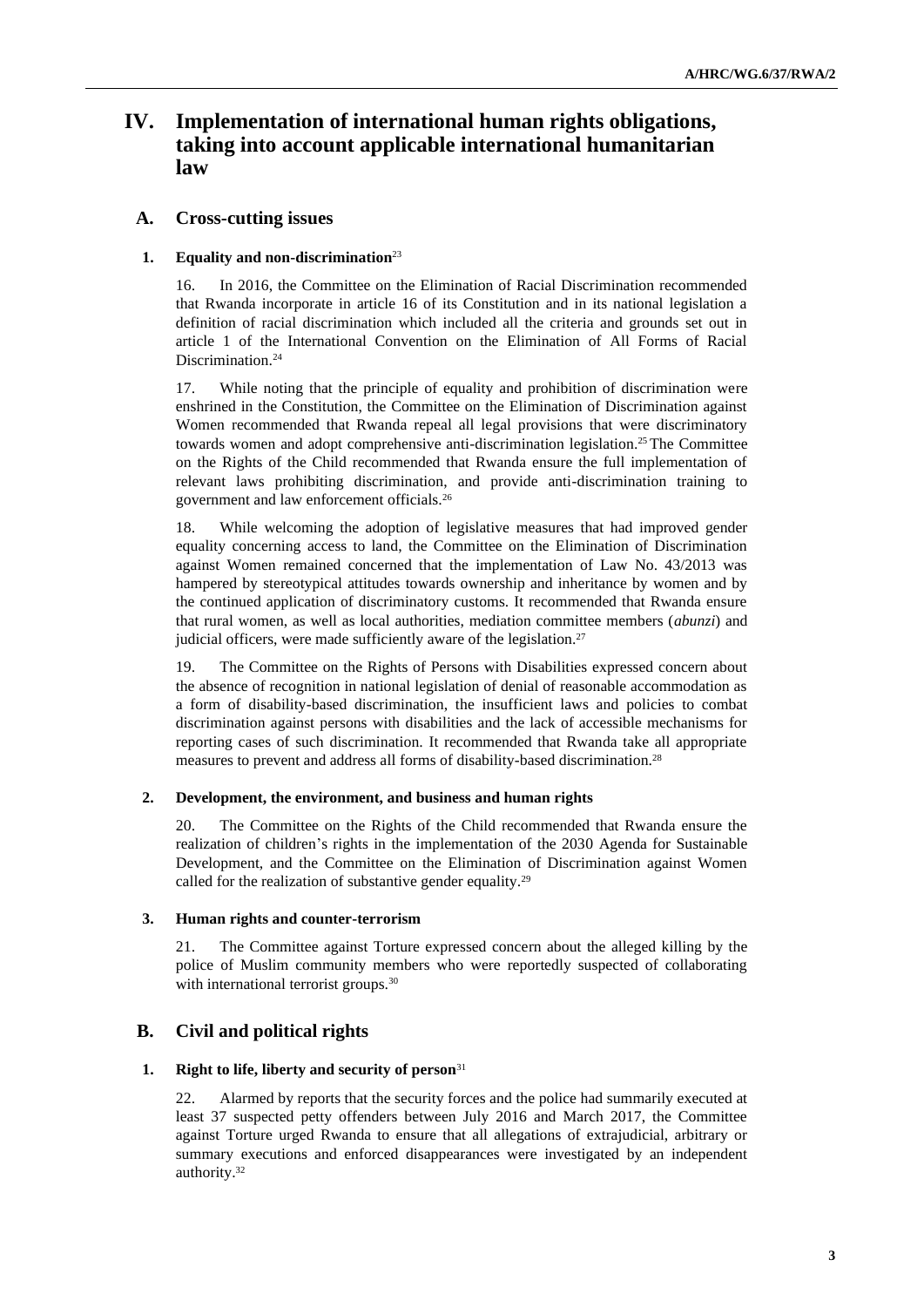23. The same Committee, concerned about deaths of suspects during arrests and in suspicious circumstances at police stations, stated that Rwanda should ensure that impartial and effective investigations were conducted promptly into all instances of death in custody and the prosecution of those allegedly responsible. Rwanda should also ensure that all members of the security forces received appropriate training in the use of force.<sup>33</sup>

24. The Committee recommended that Rwanda define the crime of torture in full conformity with article 1 of the Convention against Torture and Other Cruel, Inhuman or Degrading Treatment or Punishment and ensure that it was punishable by appropriate penalties, in accordance with article 4 (2) of the Convention. It urged Rwanda to make the necessary legislative amendments to exclude the application of statutes of limitations, amnesties, presidential pardons and plea agreements to the crime of torture.<sup>34</sup>

25. Expressing concern in 2016 at allegations that torture and ill-treatment had been practised in unofficial detention centres as a means of eliciting confessions, the Human Rights Committee stated that Rwanda should ensure that allegations of unlawful detention, torture and ill-treatment were promptly investigated and that the perpetrators were brought to justice, and should guarantee an effective right to remedy and redress for all victims.<sup>35</sup> In 2017, the Committee against Torture was concerned by information from various authoritative sources about a continuing practice of illegal detention in military facilities and in unofficial locations, notwithstanding the denial by Rwanda of the existence of secret detention facilities. It stated that Rwanda should investigate the existence of secret nonofficial detention places.<sup>36</sup> In 2018, Rwanda informed the Human Rights Committee that there were no unofficial places of detention and that all detention facilities were managed in accordance with United Nations standards and regulated by legislation, that all detained persons were provided with all legal safeguards, and that all allegations of unlawful detention, torture and ill-treatment were promptly investigated and prosecuted.<sup>37</sup>

26. Referring to its previous concluding observations, the Human Rights Committee remained concerned that the disappearances of Mr. Augustin Cyiza, former president of the Court of Cassation, and Mr. Leonard Hitimana, a member of Parliament belonging to the Mouvement démocratique républicain (Democratic Republican Movement), were still unresolved and that other political dissidents had since disappeared or been killed. The Committee stated that Rwanda should undertake prompt, impartial and effective investigations into reported cases of extrajudicial executions, enforced disappearances and murders, including any possible complicity in those acts by members of the police and security forces, and bring the perpetrators to justice.<sup>38</sup> The Committee against Torture stated that Rwanda should take all necessary measures to combat impunity for the crime of enforced disappearance.<sup>39</sup>

27. The Committee on the Rights of Persons with Disabilities stated that, while there had been no reported killings in Rwanda, the right to life of persons with albinism in Rwanda and in the East African region in general was under threat due to myths and false beliefs and practices. It recommended that Rwanda take all appropriate measures to protect persons with albinism.<sup>40</sup>

28. The Committee on the Rights of the Child recommended that Rwanda ensure that living conditions for children in prison with their mothers were adequate for the children's physical, mental and social development and, where possible, seek alternative measures to institutional confinement for pregnant women and mothers with small children.<sup>41</sup>

29. The Committee against Torture stated that Rwanda should ensure that detainees were provided with sufficient food and water and adequate sanitation, and ensure the strict separation of juveniles from adults and pretrial detainees from convicted prisoners.<sup>42</sup> The Human Rights Committee stated that Rwanda should continue its efforts to address overcrowding in police and military detention facilities and in prisons. <sup>43</sup> In response, Rwanda stated that a new prison had been built in Mageragere and the prisons in Rubavu, Huye and Rwamagana had been renovated, and that efforts had been made to separate women and children from other inmates. Detainees in police and military detention centres had an appropriate place to sleep and access to water and food.<sup>44</sup>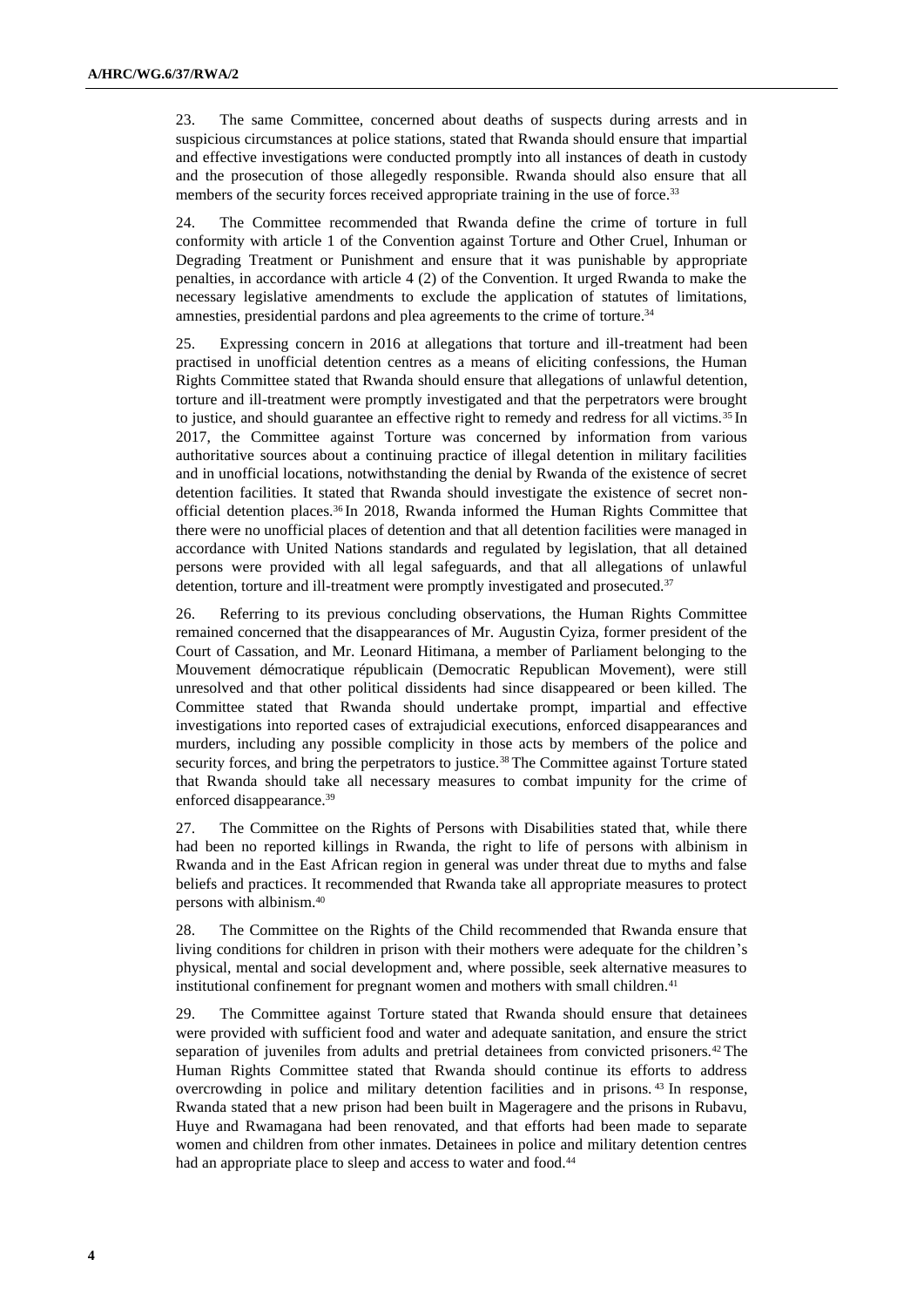## **2. Administration of justice, including impunity, and the rule of law**<sup>45</sup>

30. The Human Rights Committee expressed concern at reports of unlawful interference in the judiciary by government officials and noted that the procedure for appointing judges could expose them to political pressure. It stated that Rwanda should take the necessary measures to ensure that judges were not subjected to political influence in their decisionmaking and that judicial appointments were based on the objective criteria of competence and independence, with the effective participation of the High Council of the Judiciary.<sup>46</sup>

31. The United Nations country team stated that service delivery in the justice sector had improved with the use of the integrated electronic case management system. However, collaboration with relevant stakeholders was required to create the necessary infrastructure to facilitate access to online services for all, particularly those in remote areas.<sup>47</sup>

32. The Committee on the Rights of the Child urged Rwanda to designate specialized judges for children in all courts. It recommended that Rwanda prevent the revictimization of children, including by ensuring safe and child-friendly criminal proceedings, with particular emphasis on their protection and confidentiality, and ensure that all child victims and witnesses had the right to refuse to testify in court.<sup>48</sup>

33. The Human Rights Committee stated that Rwanda should ensure that military courts were prevented from exercising jurisdiction over civilians.<sup>49</sup>

34. The Committee against Torture stated that Rwanda should ensure that lawyers were not identified with their clients or their clients' causes as a result of discharging their functions and were able to perform all of their professional functions without intimidation.<sup>50</sup>

35. The same Committee noted that the Rwandan Law on Evidence required proof that judicial admissions were the result of physical torture and consequently the burden of proof fell on an accused to prove that the confession had been obtained through torture. It recommended that Rwanda amend that law to ensure, inter alia, that the burden of proof did not lie with the accused, but with the prosecution. It also recommended that law enforcement officials, judges and lawyers receive training on detecting and investigating cases in which confessions had been obtained under torture, and that the competent authorities take action against judges who failed to respond appropriately to allegations of torture raised during judicial proceedings.<sup>51</sup>

36. The Committee stated that Rwanda should make the necessary legislative and other amendments to guarantee that all detained persons were afforded all the fundamental legal safeguards, including the right to be brought before a judge within 48 hours of apprehension, or within 24 hours in the case of detained juveniles, and the right to prompt and confidential access to a qualified and independent lawyer, and to legal aid when needed.<sup>52</sup>

37. The United Nations country team stated that there was a need for increased technical and financial support to provide legal aid to the most vulnerable, particularly victims of gender-based violence, children and the poor. <sup>53</sup> The Committee on the Elimination of Discrimination against Women recommended that Rwanda strengthen the systems of legal aid and public defence to ensure that they were responsive to the needs of women.<sup>54</sup>

38. The Human Rights Committee recalled its previous concluding observations and expressed concern about the lack of information on measures to investigate allegations that in 1996, the Rwandan army had carried out systematic and widespread attacks against Hutus in the Democratic Republic of the Congo, and on past human rights violations by the Rwandan Patriotic Front. The Committee stated that Rwanda should, inter alia, investigate all allegations of human rights violations reportedly committed within its territory or abroad by its State officials. <sup>55</sup> Reminding Rwanda that passive acquiescence to past violence reinforced the culture of silence, impunity and stigmatization, the Committee on the Elimination of Discrimination against Women recommended that Rwanda establish a commission of inquiry mandated to investigate allegations against members of the armed forces.56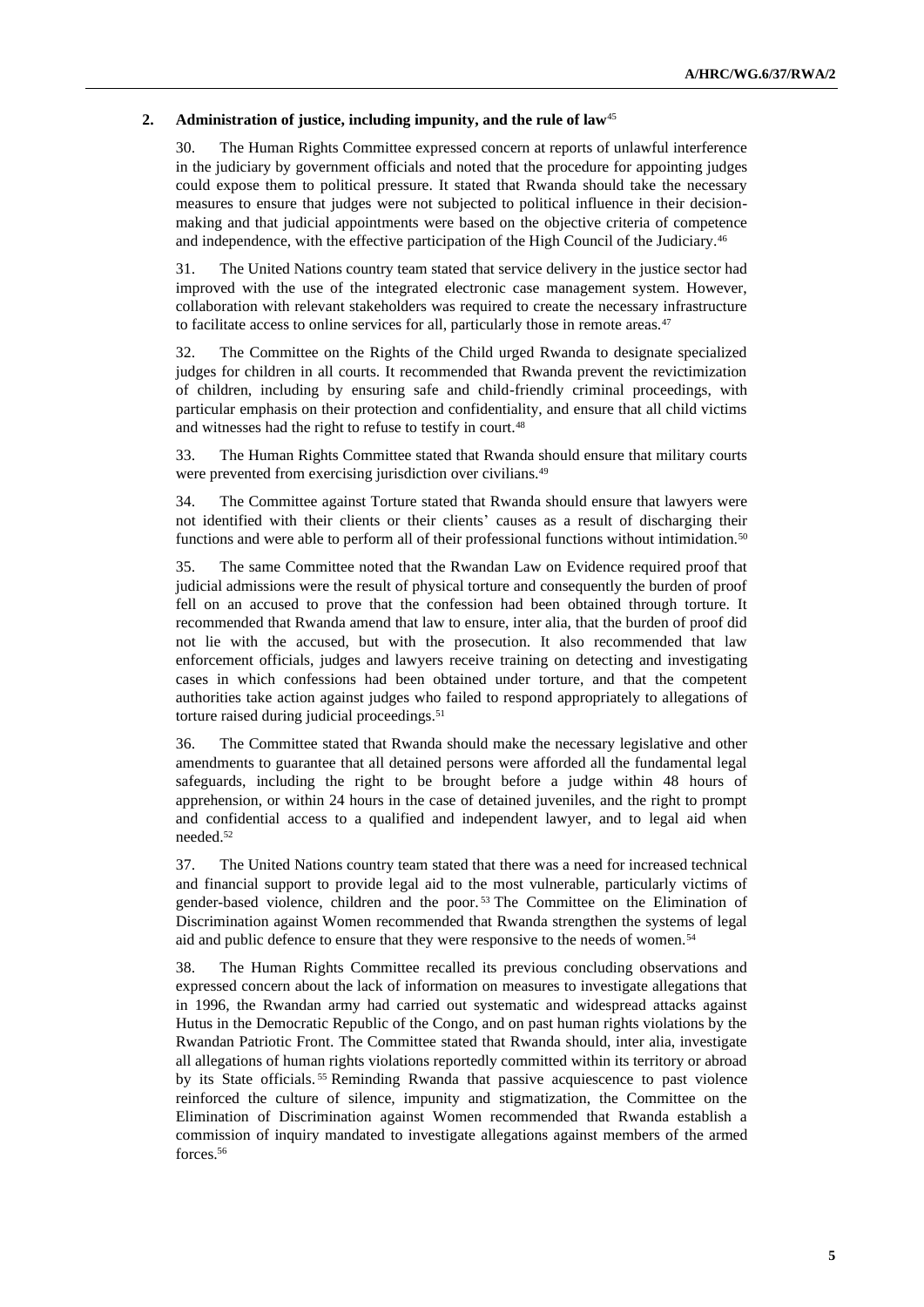39. The Human Rights Committee stated that Rwanda should undertake prompt, impartial and effective investigations into the reported cooperation with the disbanded armed group Mouvement du 23 mars by members of the Rwanda Defence Force and other persons within its jurisdiction with a view to bringing those responsible to justice or extraditing them to the Democratic Republic of the Congo.<sup>57</sup>

40. The Committee on the Rights of Persons with Disabilities expressed concern that persons with disabilities could not effectively participate in the judicial system and recommended, inter alia, providing them with accessible and free legal services, sign language interpretation, and comprehensive age- and gender-appropriate procedural accommodation.<sup>58</sup>

41. The Human Rights Committee was concerned at reports about the inability to reopen cases that had been decided by the *gacaca* courts and that might have involved a miscarriage of justice. It stated that Rwanda should take the necessary measures to ensure that cases of miscarriage of justice in *gacaca* courts could be challenged through a procedure that met the requirements of article 14 of the International Covenant on Civil and Political Rights.<sup>59</sup>

#### **3. Fundamental freedoms and the right to participate in public and political life**<sup>60</sup>

42. The Committee on the Rights of the Child recommended that Rwanda respect the right of the child to freedom of thought, conscience and religion and ensure to every child the right to practise freely his or her religion or belief.<sup>61</sup>

43. Expressing concern about restrictions placed on Jehovah's Witnesses' enjoyment of freedom of conscience and religion, the Human Rights Committee stated that Rwanda should guarantee, in practice, freedom of thought, conscience and religion.<sup>62</sup>

44. The same Committee stated that Rwanda should amend Law No. 04/2012 and Law No. 05/2012 and take other necessary measures to ensure that all individuals and political parties fully enjoyed, in practice, their rights to freedom of expression, peaceful assembly and association, and should refrain from interfering with the internal functioning of nongovernmental organizations and political parties.<sup>63</sup>

45. The Committee stated that Rwanda should take the necessary legislative measures to ensure that any restrictions on the exercise of freedom of expression complied with the strict requirements set out in the International Covenant on Civil and Political Rights. It should also refrain from prosecuting politicians, journalists and human rights defenders as a means of discouraging them from freely expressing their opinions.64Rwanda stated that it recognized the freedom of the press and freedom of expression as fundamental rights, but that those rights were exceptionally limited by public order, good morals, the protection of young people and children, the rights of every citizen to honour and dignity, and protection of personal and family privacy.<sup>65</sup>

46. The Committee on the Rights of the Child remained concerned about reports of the arbitrary detention and enforced disappearance of human rights defenders and the difficulties faced by civil society organizations in obtaining long-term registered status. It urged Rwanda, in line with its previous recommendation, to ensure the independence of civil society organizations and human rights defenders in exercising their right to freedom of expression and opinion.<sup>66</sup>

47. The Committee on the Elimination of Discrimination against Women expressed concern that the mandatory quotas for the representation of women at the local level had not been reached.<sup>67</sup> It recommended increasing efforts to implement the statutory quotas at the local and district levels.<sup>68</sup>

48. The Committee on the Rights of Persons with Disabilities recommended revising Organic Law No. 001/1918, articles 8 (3) and 24 (4) of which denied persons with intellectual or psychosocial disabilities their rights to vote and to stand for election.<sup>69</sup>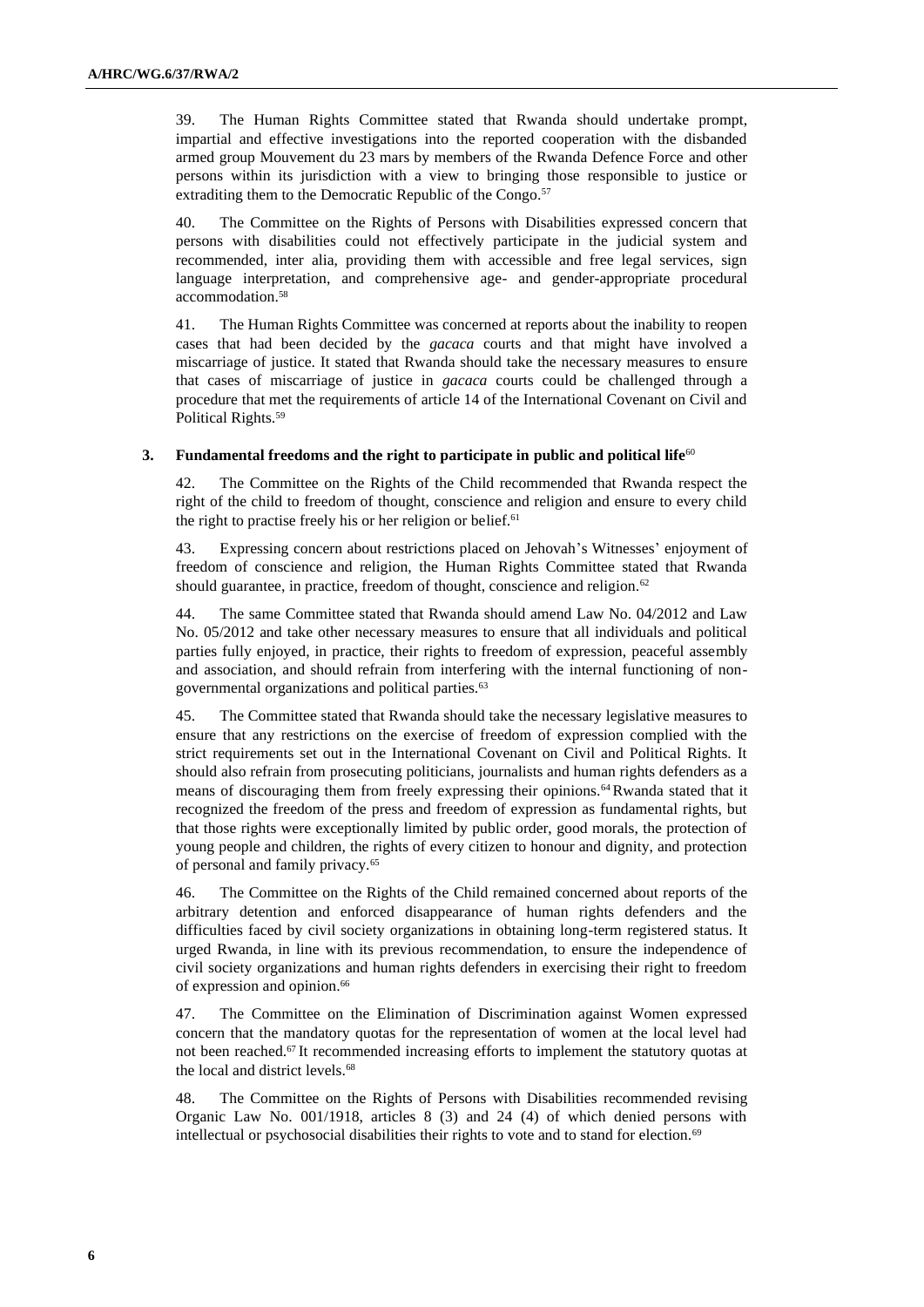49. The Human Rights Committee expressed concern at the procedural defects reported during the December 2015 referendum and stated that Rwanda should take legislative and other necessary measures to ensure that referendums and elections were held through a transparent, inclusive, informed and accountable process.<sup>70</sup>

#### **4. Prohibition of all forms of slavery**<sup>71</sup>

50. The Committee on the Rights of the Child expressed concern over the underreporting of the sexual exploitation and abuse of children, the public tolerance of sexual violence against girls and the high proportion of teenage pregnancies that were a result of sexual violence. It recommended that Rwanda, inter alia, establish effective mechanisms, procedures and guidelines for the mandatory reporting of cases of sexual exploitation and abuse.<sup>72</sup>

51. The same Committee urged Rwanda to take all necessary measures to prevent, prosecute and eliminate the exploitation of children in the commercial sex industry, including the tourism industry.<sup>73</sup>

52. The Committee recommended that Rwanda develop and implement standard operating procedures for the identification and referral of child victims of trafficking, provide them with adequate assistance and protection and conduct awareness-raising activities to make parents and children aware of the dangers of trafficking.<sup>74</sup>

53. The Committee against Torture noted the denial by Rwanda that the security forces facilitated or tolerated the recruitment of Burundian refugees into armed groups and the transport of Congolese refugees, including children, for sex trafficking. It stated that Rwanda should ensure that all cases of human trafficking were thoroughly investigated, intensify its efforts to protect refugees against the risk of being trafficked and provide training to immigration officers, camp management staff and military personnel on the identification of victims of trafficking.<sup>75</sup>

#### **5. Right to privacy and family life**

54. The Human Rights Committee stated that Rwanda should ensure that any interference with the right to privacy complied with the principles of legality, proportionality and necessity. It expressed concern that Law No. 60/2013 permitted the interception of communications without the prior authorization of a judge. It stated that the judiciary should participate in the authorization and monitoring of the interception of communications.<sup>76</sup>

55. The Committee on the Rights of the Child recommended that Rwanda take measures to fully protect the right of the child to privacy, including developing guidelines for parents, teachers, social workers and other professionals working with and for children.<sup>77</sup>

56. The Human Rights Committee expressed concern about reports indicating a high proportion of unregistered marriages and stated that Rwanda should take appropriate measures to ensure that marriages were registered.<sup>78</sup>

57. The Committee on the Elimination of Discrimination against Women noted with concern that women in non-formal unions, including women married under customary law or in polygamous unions, lacked legal protection. It recommended that Rwanda, inter alia, discourage the practice of polygamy and ensure the legal protection of the economic rights of women in non-formal unions.<sup>79</sup>

58. Noting the criminalization of child abandonment, the Committee on the Rights of the Child recommended that Rwanda ensure that families and parents who were unable to provide proper care for their children were not prosecuted for child abandonment.<sup>80</sup>

59. Noting the phasing out of the institutionalization of children deprived of a family environment in favour of family-based care, the same Committee recommended that Rwanda put in place adequate safeguards and criteria, based on the principle of the best interests of the child, for determining whether a child should be placed in alternative care.<sup>81</sup>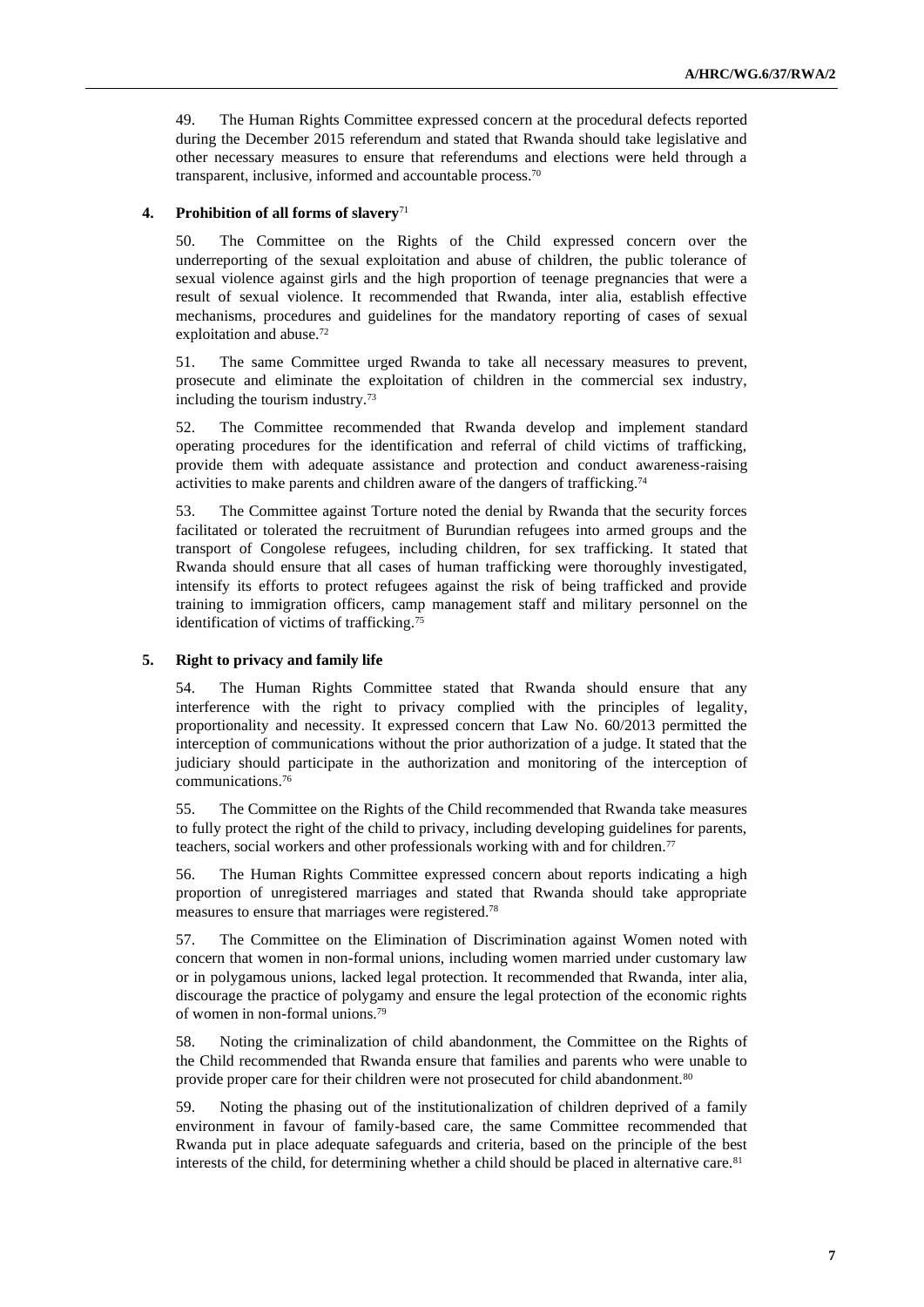60. The Committee on the Rights of Persons with Disabilities expressed concern about the insufficient measures to promote inclusive alternative care in family settings for children with disabilities who did not have parental care. It recommended that Rwanda take measures to enable those children to live in family settings with appropriate support.<sup>82</sup>

61. The Committee on the Rights of the Child recommended that Rwanda ensure that adoption procedures were in compliance with the Convention on the Rights of the Child and the Convention on Protection of Children and Cooperation in respect of Intercountry Adoption, and ensure that the best interests of the child were the paramount consideration in all adoption cases.<sup>83</sup>

## **C. Economic, social and cultural rights**

#### **1. Right to work and to just and favourable conditions of work**<sup>84</sup>

62. The same Committee recommended that Rwanda increase the resources allocated to labour inspections in order to effectively implement the laws and policies on child labour, explicitly prohibit the employment of children in underground mining activities and strengthen public awareness of the exploitative character and consequences of child labour.<sup>85</sup>

63. The Committee on the Rights of Persons with Disabilities recommended that Rwanda adopt the necessary policies to significantly increase the employment rate of persons with disabilities.<sup>86</sup>

64. The Committee on the Elimination of Discrimination against Women recommended that Rwanda promote the integration of women into the labour force and adopt a gendersensitive and adequately resourced employment policy.<sup>87</sup>

#### **2. Right to social security**<sup>88</sup>

65. The United Nations country team stated that during the coronavirus disease (COVID-19) outbreak, Rwanda had strengthened its social protection policy and framework.<sup>89</sup>

66. The Committee on the Rights of Persons with Disabilities recommended that Rwanda establish social protection and poverty reduction programmes aimed at guaranteeing an adequate standard of living for persons with disabilities.<sup>90</sup>

67. The Committee on the Elimination of Discrimination against Women recommended that Rwanda provide families living in poverty with adequate social protection and create income-generating opportunities for them.<sup>91</sup>

## **3. Right to an adequate standard of living**<sup>92</sup>

68. The Committee on the Rights of the Child recommended that Rwanda take all measures necessary to improve access to adequate housing, safe drinking water and adequate sanitation.<sup>93</sup>

69. Referring to a relevant supported recommendation, the United Nations country team stated that, in collaboration with the United Nations, Rwanda had upgraded the infrastructure and housing in underserviced and unplanned settlements.<sup>94</sup>

#### **4. Right to health**<sup>95</sup>

70. The United Nations country team stated that the United Nations had supported Rwanda in developing and implementing a national COVID-19 preparedness and response plan, and that capacities had been strengthened with the aim of building a resilient health system.<sup>96</sup>

71. The Committee on the Rights of the Child recommended that Rwanda ensure that primary health-care services were accessible and affordable, strengthen efforts to prevent anaemia, stunting and undernourishment among children, build the capacity of health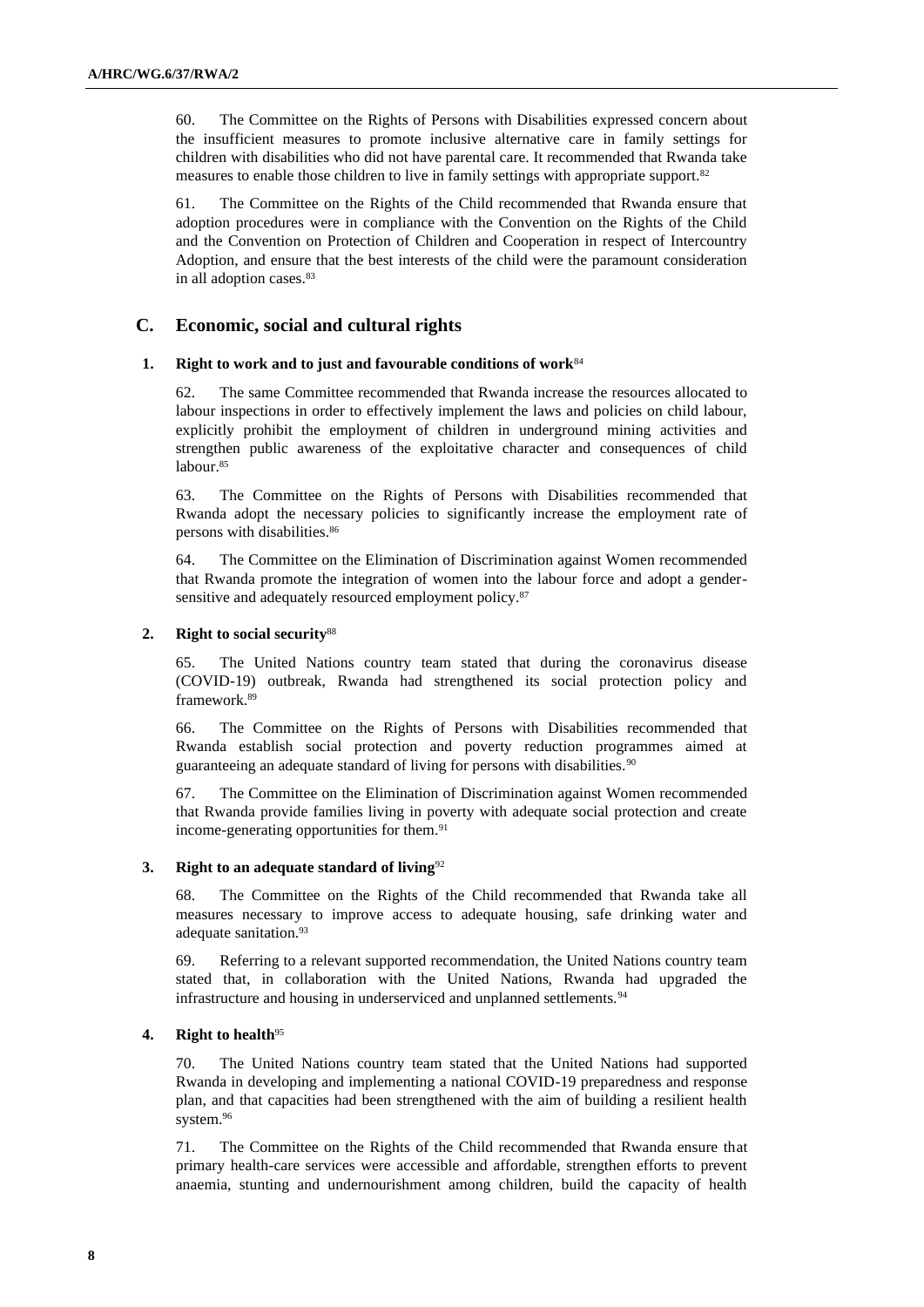workers to provide care and support to children living with HIV/AIDS and strengthen actions to promote breastfeeding.<sup>97</sup>

72. The Committee on the Elimination of Discrimination against Women expressed concern that the maternal mortality rate remained high and recommended that Rwanda continue with efforts to reduce that rate, including by improving the quality, availability and accessibility of medical assistance, decriminalizing abortion and removing the cumbersome requirements for access to legal abortion.<sup>98</sup>

73. The Committee on the Rights of the Child recommended that Rwanda strengthen reproductive health education for adolescents in all schools, improve access for adolescents to reproductive and sexual health services and ensure access to safe abortion and postabortion care services for adolescent girls.<sup>99</sup>

74. The Committee on the Rights of Persons with Disabilities recommended that Rwanda adopt and implement a strategy to ensure the availability and accessibility of public health education and health-care services for all persons with disabilities. It also recommended adopting specific measures for persons with albinism in policies on health and disabilities, ensuring the quality of prevention and treatment for skin cancer.<sup>100</sup>

#### **5. Right to education**<sup>101</sup>

75. The United Nations country team stated that the closing of schools and higher learning institutions due to COVID-19 had had a negative impact on the right to education. While Rwanda had embarked on e-learning and teaching programmes through television and radio, special initiatives to reintegrate children in school after the long break would mitigate the risk of school dropout.<sup>102</sup>

76. The United Nations Educational, Scientific and Cultural Organization (UNESCO) stated that Rwanda should be encouraged to consider making one year of pre-primary education compulsory and free.<sup>103</sup>

77. The Committee on the Rights of the Child expressed concern about the low secondary school enrolment rates and recommended that Rwanda strengthen efforts to eliminate all hidden costs of schooling, in particular the practice of fees for teacher bonuses and educational materials, address the school dropout rate at the secondary school level and develop vocational training for children and adolescents.<sup>104</sup>

78. The Committee on the Elimination of Discrimination against Women recommended that Rwanda strengthen awareness-raising campaigns to overcome traditional attitudes that constituted obstacles to the education of women and girls, tackle discriminatory stereotypes that required girls to perform significantly more housework than boys, ensure that every school was provided with adequate sanitation facilities for girls, repeal the mandatory suspension from school of pregnant girls and develop a comprehensive policy for their reintegration in school.<sup>105</sup>

79. The Committee on the Rights of the Child recommended that Rwanda guarantee all children, including those with intellectual and psychosocial disabilities, the right to inclusive education in integrated classes, with accessible environments and curricula and adequately trained teachers and professionals to provide individual support. <sup>106</sup> The Committee on the Rights of Persons with Disabilities recommended removing physical, communication, information and other barriers and ensuring the provision of individualized accommodation such as assistive devices, support and accessible curricula and materials.<sup>107</sup>

80. The Committee on the Rights of the Child recommended that Rwanda integrate human rights education into school curricula and training programmes for teachers and education professionals.108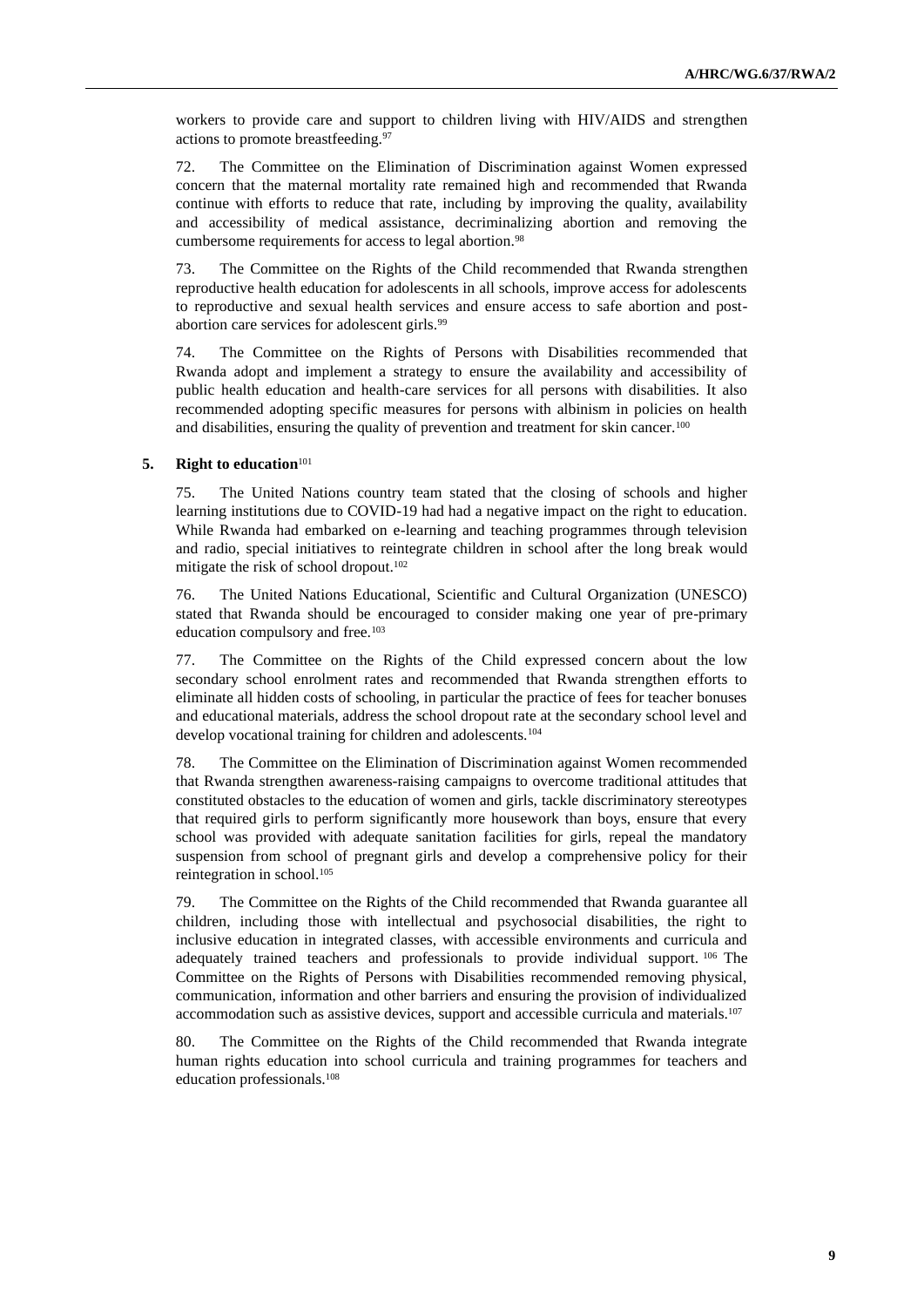## **D. Rights of specific persons or groups**

## **1. Women**<sup>109</sup>

81. The Committee on the Elimination of Discrimination against Women noted with concern the particularly high number of women who were victims of gender-based violence, including sexual violence. It recommended that Rwanda enhance its efforts to combat all forms of gender-based violence against women, including domestic and sexual violence.<sup>110</sup>

82. The same Committee recommended that Rwanda facilitate women's access to financial credit and strengthen initiatives aimed at encouraging the sustainable economic empowerment of women.<sup>111</sup>

## **2. Children**<sup>112</sup>

83. The Committee on the Rights of the Child recommended that Rwanda establish a mechanism to regularly assess progress and identify any deficiencies in implementing the strategic plan for the implementation of the integrated child rights policy for the period 2019–2024.<sup>113</sup>

84. The same Committee noted with concern the removal of the principle of the best interests of the child from Law No. 71/2018 and recommended that Rwanda ensure that that principle was explicitly provided, appropriately integrated and consistently interpreted and applied in all legislative, administrative and judicial proceedings and decisions and in all policies and programmes that were relevant to and had an impact on children. It also recommended that Rwanda amend Law No. 32/2016 to ensure respect for the views of children in administrative and judicial proceedings concerning custody, divorce and adoption.<sup>114</sup>

85. The Committee recommended that Rwanda take measures to prevent child marriage, including by developing a national action plan and dedicating resources for its implementation.<sup>115</sup>

86. The Committee expressed concern about the continued extensive use of corporal punishment in schools and in the home. It urged Rwanda to explicitly prohibit the use of corporal punishment in all settings and to promote positive, non-violent and participatory forms of child-rearing and discipline.<sup>116</sup>

87. The Committee expressed concern about allegations of the detention, ill-treatment and beating of children in street situations. It recommended that Rwanda ensure that the rights of children in street situations were fully respected by the police and develop programmes that facilitated the reunification of those children with their families and communities.<sup>117</sup>

88. The Committee recommended that Rwanda guarantee the right of all children to engage in age-appropriate recreational activities, cultural life and the arts, including by ensuring their access to safe, accessible and inclusive spaces for play, recreation and cultural and sports activities.<sup>118</sup>

## **3.** Persons with disabilities<sup>119</sup>

89. The Committee on the Rights of Persons with Disabilities expressed concern that Rwanda had not brought its domestic legislation into line with the Convention on the Rights of Persons with Disabilities, and that its laws still contained pejorative terms and reflected the medical model of disability. It recommended that Rwanda take measures to fulfil all of its obligations under the Convention.<sup>120</sup>

90. The same Committee expressed concern about the deprivation of liberty of persons with disabilities on the basis of perceived or actual impairment, and the involuntary hospitalization and institutionalization of persons with intellectual or psychosocial disabilities. It recommended that Rwanda adopt legislation that prohibited any involuntary confinement of persons with disabilities and introduce mandatory guidelines for admission to such facilities.<sup>121</sup>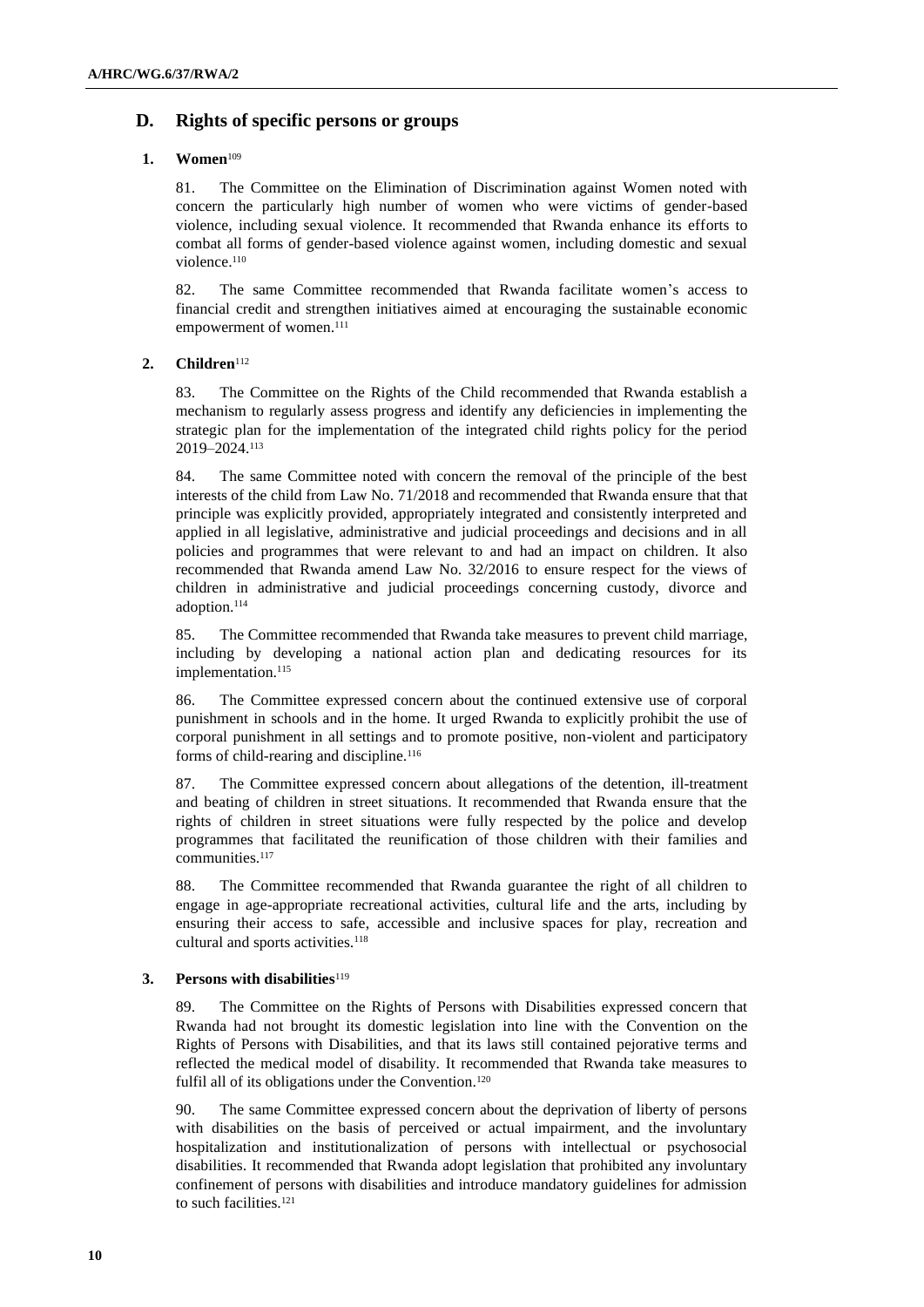91. Expressing concern about the lack of measures to ensure the integrity of persons with disabilities, the Committee recommended that Rwanda adopt the necessary measures to protect the integrity of persons with disabilities in all setting and to prevent forced treatment and forced sterilization of persons with disabilities.<sup>122</sup>

92. Expressing concern that there were persons with disabilities living in social isolation, the Committee recommended that Rwanda, inter alia, adopt a national strategy on living independently and being included in the community.<sup>123</sup>

93. The Committee expressed concern that the accessibility of the physical environment, transportation, services, information and communications was limited, and that the provisions of the Building Code of 2015 on ensuring accessibility standards were not being fully implemented. It recommended that Rwanda adopt and implement a comprehensive plan of action and standards on accessibility.<sup>124</sup>

94. The Committee recommended that Rwanda review article 2 of Ministerial Order No. 01/09/MININFOR to require both public and private media to provide information in accessible formats for persons with disabilities. It also recommended that Rwanda recognize Rwandan sign language as an official language and ensure access to public information for all persons with disabilities.<sup>125</sup>

#### **4. Minorities and indigenous peoples**<sup>126</sup>

95. In 2018, four Special Rapporteurs expressed concern about what appeared to be a recurring pattern of attacks against Batwa by non-Batwa.<sup>127</sup> The Human Rights Committee stated that Rwanda should guarantee the recognition of minorities and indigenous peoples and ensure the effective legal protection of indigenous peoples' rights to their ancestral lands and natural resources. It should also strengthen its programmes to promote equal opportunity and access to services for the Batwa community and increase its members' participation in decision-making processes and decisions that affected them. <sup>128</sup> The Committee on the Elimination of Racial Discrimination recommended that Rwanda take special measures to establish a more ambitious, bold and dynamic policy to facilitate the effective integration of the Batwa into political and public affairs.<sup>129</sup>

96. The Committee on the Rights of the Child urged Rwanda to develop initiatives to reconnect Batwa children with their ancestral habitats and cultural practices, combat all forms of discrimination faced by Batwa children and ensure that they had full and equal access to education, adequate housing, health care and all other services without discrimination.<sup>130</sup>

#### **5. Refugees and asylum seekers**<sup>131</sup>

97. Referring to two relevant supported recommendations from the previous review, the Office of the United Nations High Commissioner for Refugees (UNHCR) stated that Rwanda had maintained an open door policy towards refugees.<sup>132</sup> Despite the closure of the borders to contain the COVID-19 pandemic, Rwanda had shown its willingness to receive new arrivals and had put all preparations in place to screen, quarantine and transfer them.<sup>133</sup>

98. UNHCR stated that in February 2018, police had fired on refugees demonstrating against a 25 per cent reduction in food rations outside the UNHCR Karongi Field Office, killing at least 12 of them.<sup>134</sup>

99. UNHCR recommended that Rwanda ensure that all asylum seekers were issued with temporary residence permits and had their files transferred to the Refugee Status Determination Committee within 15 days.<sup>135</sup>

The Committee on the Rights of the Child recommended that Rwanda ensure that all reception centres for asylum-seeking and refugee children were child-friendly and that all unaccompanied and separated children had prompt access to national refugee status determination procedures, and investigate any reports of alleged disappearance of children, particularly adolescent girls, from refugee camps.<sup>136</sup>

101. The Committee on the Elimination of Discrimination against Women recommended that Rwanda increase the security situation in and around refugee camps, including by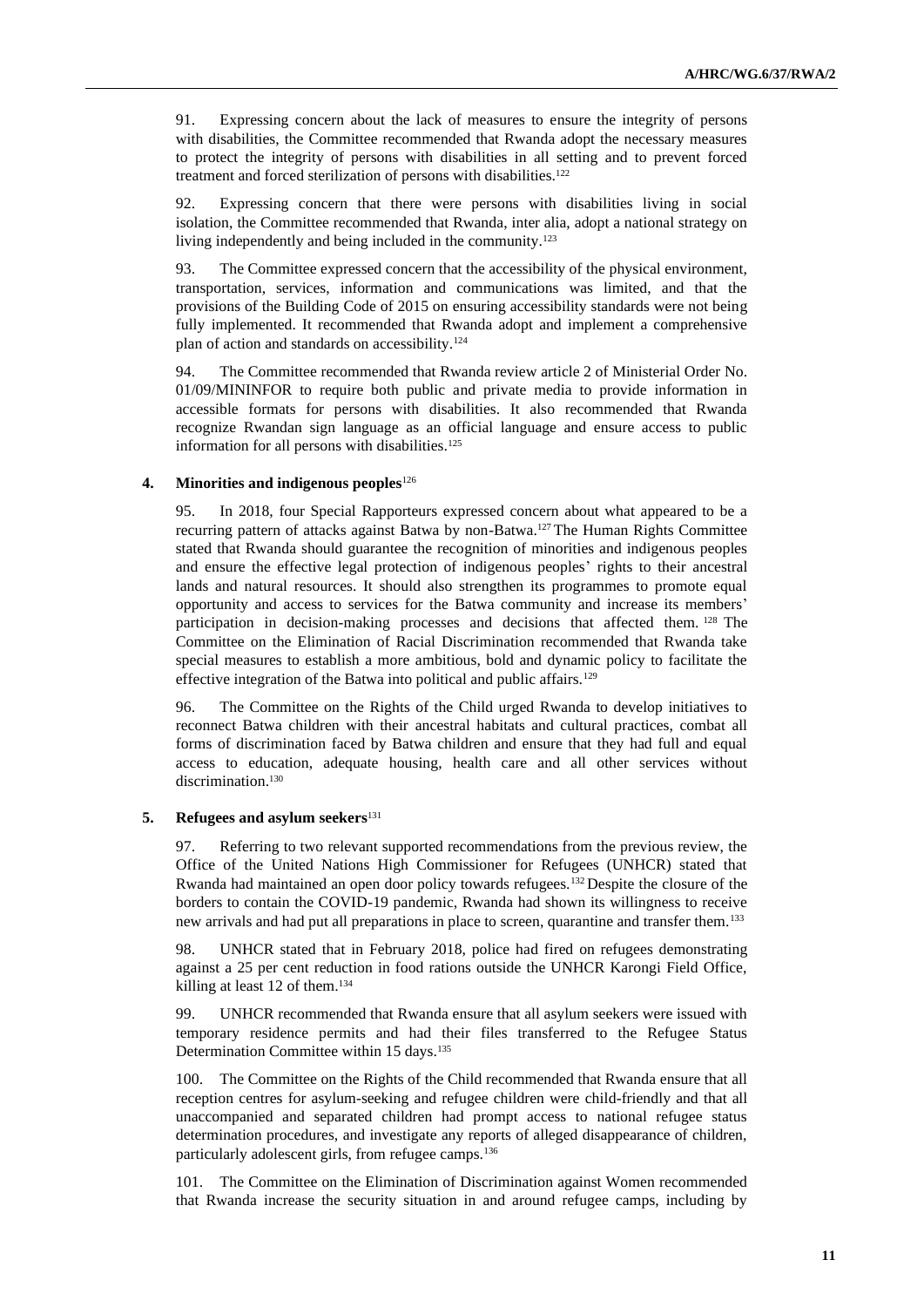establishing Isange One Stop Centres in the vicinity of camps and providing women and girls with accessible shelter and food for them and their children to avoid so-called "survival sex". 137

#### **6. Stateless persons**<sup>138</sup>

102. UNHCR stated that in October 2019, Rwanda had made eight pledges to eradicate statelessness by 2024, in line with the Global Plan of Action to End Statelessness 2014– 2024. The Government had established a national task force to formulate a national plan of action to implement the pledges.<sup>139</sup>

103. The Committee on the Rights of the Child recommended that Rwanda raise public awareness of the importance of birth registration and of the e-registration system and implement the system in all health facilities, and ensure the digitalization without any fees of the registrations of children who had been born prior to the introduction of eregistration.<sup>140</sup>

#### *Notes*

- <sup>1</sup> Tables containing information on the scope of international obligations and cooperation with international human rights mechanisms and bodies for Rwanda will be available at [www.ohchr.org/EN/HRBodies/UPR/Pages/RWindex.aspx.](http://www.ohchr.org/EN/HRBodies/UPR/Pages/RWindex.aspx)
- <sup>2</sup> For relevant recommendations, see A/HRC/31/8, paras. 133.1, 134.1–134.16, 134.18, 134.25, 134.32–134.35, 134.42, 134.66, 135.1–135.20, 135.24–135.25, 135.46–135.48, 135.52 and 135.74.
- <sup>3</sup> United Nations country team submission for the universal periodic review of Rwanda, paras. 3–4 and endnotes 2 and 4–5, referring to A/HRC/31/8, paras. 134.1 (Netherlands), 134.13 (Greece) and 134.14 (Portugal).
- 4 Ibid., para. 5.
- <sup>5</sup> CRC/C/RWA/CO/5-6, para. 53. See also CAT/C/RWA/CO/2, para. 55 (a), and CEDAW/C/RWA/CO/7-9, para. 57.
- <sup>6</sup> CRC/C/RWA/CO/5-6, para. 52. See also CAT/C/RWA/CO/2, para. 55 (d).
- <sup>7</sup> CRC/C/RWA/CO/5-6, para. 43 (d).
- 8 Ibid., para. 42 (d).
- <sup>9</sup> CAT/C/RWA/CO/2, para. 55 (b)–(c).
- <sup>10</sup> CRPD/C/RWA/CO/1, para. 56.
- <sup>11</sup> CCPR/C/RWA/CO/4, para. 7. See also United Nations country team submission, para. 6.
- <sup>12</sup> CAT/C/RWA/CO/2, para. 7.
- <sup>13</sup> A/HRC/39/41, para. 64, and annex I, para. 92. See also CAT/C/RWA/CO/2, para. 36, and United Nations country team submission, para. 16.
- <sup>14</sup> CAT/C/RWA/CO/2, para. 37 (a).
- <sup>15</sup> For relevant recommendations, see A/HRC/31/8, paras. 133.2–133.5, 134.19–134.24, 134.27–134.30, 134.37, 134.72, 134.89–134.90, 135.56 and 135.58.
- <sup>16</sup> CEDAW/C/RWA/CO/7-9, paras. 8–9.
- <sup>17</sup> CCPR/C/RWA/CO/4, paras. 5–6.
- <sup>18</sup> CRC/C/RWA/CO/5-6, para. 6.
- <sup>19</sup> Ibid., paras. 50 (a) and 51 (a).
- <sup>20</sup> CEDAW/C/RWA/CO/7-9, para. 27.
- <sup>21</sup> CRPD/C/RWA/CO/1, para. 24.
- <sup>22</sup> CCPR/C/RWA/CO/4, paras. 9–10.
- <sup>23</sup> For relevant recommendations, see A/HRC/31/8, paras. 133.9 and 135.26.
- <sup>24</sup> CERD/C/RWA/CO/18-20, paras. 6–7.
- <sup>25</sup> CEDAW/C/RWA/CO/7-9, paras. 10–11.
- <sup>26</sup> CRC/C/RWA/CO/5-6, para. 15 (a) and (c).
- <sup>27</sup> CEDAW/C/RWA/CO/7-9, paras. 42–43.
- <sup>28</sup> CRPD/C/RWA/CO/1, paras. 9–10.
- <sup>29</sup> CRC/C/RWA/CO/5-6, para. 5, and CEDAW/C/RWA/CO/7-9, para. 54.
- <sup>30</sup> CAT/C/RWA/CO/2, para. 40.
- <sup>31</sup> For relevant recommendations, see A/HRC/31/8, 133.6–133.8, 133.17–133.18, 133.26–133.27, 134.17, 134.26, 134.36, 134.48, 135.33–135.36 and 135.43.
- <sup>32</sup> CAT/C/RWA/CO/2, paras. 38–39 (a).
- <sup>33</sup> Ibid., paras. 40–41.
- <sup>34</sup> Ibid., paras. 9 and 13.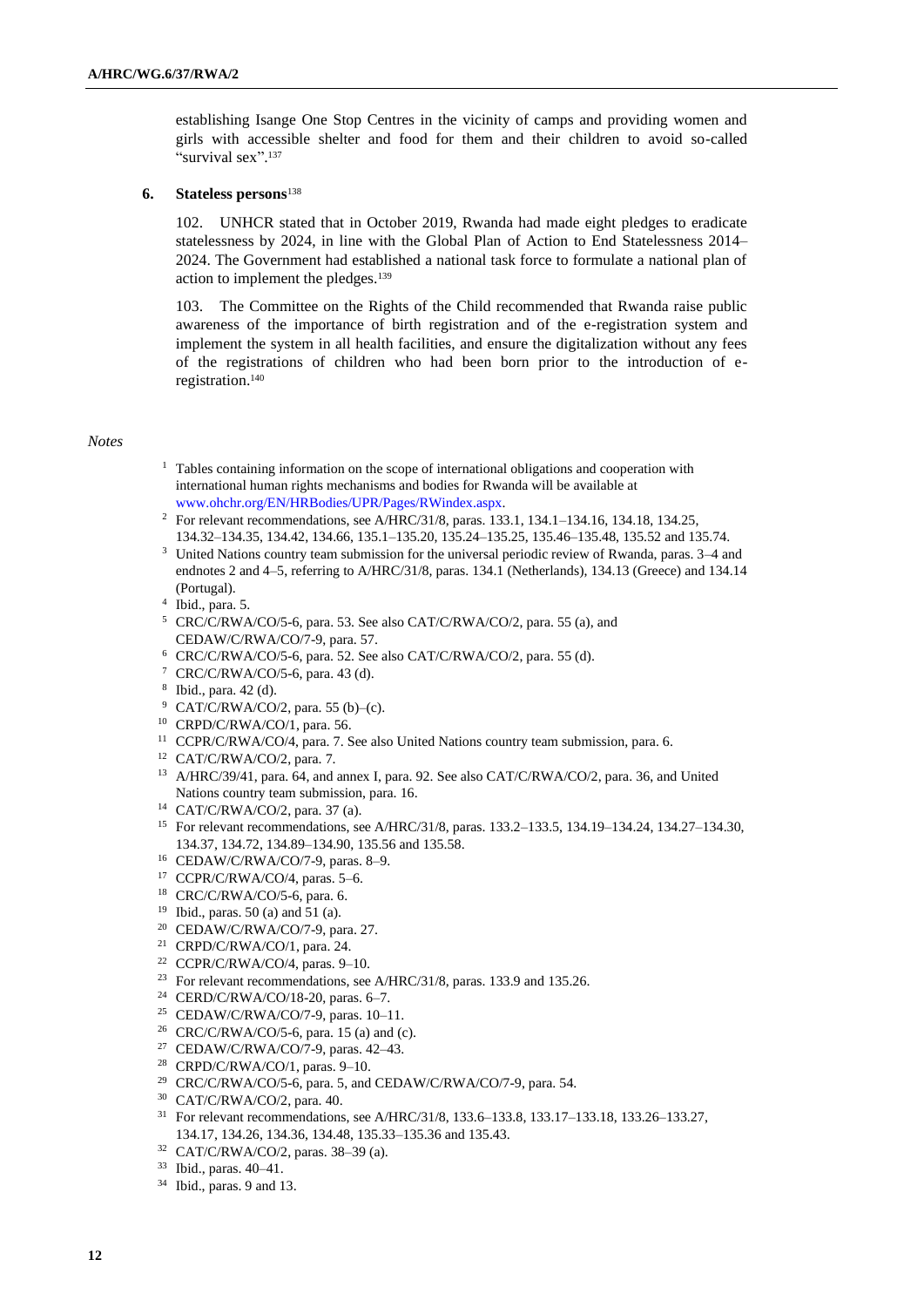- CCPR/C/RWA/CO/4, paras. 19 and 20 (c)–(d).
- CAT/C/RWA/CO/2, paras. 16 and 17 (c).
- CCPR/C/RWA/CO/4/Add.1, paras. 9–10.
- CCPR/C/RWA/CO/4, paras. 21–22.
- CAT/C/RWA/CO/2, para. 43.
- CRPD/C/RWA/CO/1, paras. 19–20.
- CRC/C/RWA/CO/5-6, para. 31.
- CAT/C/RWA/CO/2, para. 27 (a)–(b).
- CCPR/C/RWA/CO/4, para. 32.
- CCPR/C/RWA/CO/4/Add.1, paras. 12 and 14.
- For relevant recommendations, see A/HRC/31/8, paras. 133.28–133.29, 134.39–134.51, 135.28, 135.37–135.38 and 135.40–135.44.
- CCPR/C/RWA/CO/4, paras. 33 and 34 (a)–(b).
- United Nations country team submission, para. 34.
- CRC/C/RWA/CO/5-6, paras. 48 (a) and 49.
- CCPR/C/RWA/CO/4, para. 34 (d).
- CAT/C/RWA/CO/2, para. 15 (c).
- <sup>51</sup> Ibid., paras. 20 and 21 (a) and (d)–(e).
- Ibid., para. 15 (b)–(c). See also CCPR/C/RWA/CO/4, para. 20 (a).
- United Nations country team submission, para. 33.
- CEDAW/C/RWA/CO/7-9, paras. 12–13 (a).
- CCPR/C/RWA/CO/4, paras. 23–24. See also CEDAW/C/RWA/CO/7-9, para. 24.
- CEDAW/C/RWA/CO/7-9, paras. 24–25 (a).
- CCPR/C/RWA/CO/4, para. 26.
- CRPD/C/RWA/CO/1, paras. 25–26.
- CCPR/C/RWA/CO/4, paras. 33 and 34 (c).
- For relevant recommendations, see A/HRC/31/8, paras. 133.30–133.34, 134.31, 134.52–134.55, 134.57–134.68, 135.21–135.23, 135.45, 135.49–135.51, 135.53–135.55, 135.57 and 135.59–135.62.
- CRC/C/RWA/CO/5-6, para. 19.
- CCPR/C/RWA/CO/4, paras. 37–38.
- Ibid., paras. 41–42.
- Ibid., paras. 39–40. See also CAT/C/RWA/CO/2, paras. 52–53, letter dated 30 May 2018 from the Special Rapporteur on the promotion and protection of the right to freedom of opinion and expression addressed to the Permanent Representative of Rwanda to the United Nations Office and other international organizations in Geneva, available at

[https://spcommreports.ohchr.org/TMResultsBase/DownLoadPublicCommunicationFile?gId=23880,](https://spcommreports.ohchr.org/TMResultsBase/DownLoadPublicCommunicationFile?gId=23880)  and letter dated 6 November 2015 from the Special Rapporteur on the promotion and protection of the right to freedom of opinion and expression, the Special Rapporteur on the rights to freedom of peaceful assembly and of association and the Special Rapporteur on the situation of human rights defenders addressed to the Permanent Representative of Rwanda to the United Nations Office and other international organizations in Geneva, available at

[https://spcommreports.ohchr.org/TMResultsBase/DownLoadPublicCommunicationFile?gId=21774.](https://spcommreports.ohchr.org/TMResultsBase/DownLoadPublicCommunicationFile?gId=21774)

- CCPR/C/RWA/CO/4/Add.1, para. 16.
- <sup>66</sup> CRC/C/RWA/CO/5-6, paras. 13–14 (a), and CRC/C/RWA/CO/3-4, para. 20. See also CEDAW/C/RWA/CO/7-9, paras. 16–17, and UNESCO submission for the universal periodic review of Rwanda, para. 9.
- CEDAW/C/RWA/CO/7-9, para. 30. See also United Nations country team submission, paras. 36 and 62.
- CEDAW/C/RWA/CO/7-9, para. 31.
- CRPD/C/RWA/CO/1, paras. 53 (a) and 54 (a).
- CCPR/C/RWA/CO/4, paras. 45–46.
- For relevant recommendations, see A/HRC/31/8, paras. 133.19–133.21, 134.38–134.39, 134.46 and 135.29–135.30.
- CRC/C/RWA/CO/5-6, paras. 25–26 (a).
- Ibid., para. 50 (d).
- Ibid., para. 46.
- CAT/C/RWA/CO/2, paras. 48–49.
- CCPR/C/RWA/CO/4, paras. 35–36.
- CRC/C/RWA/CO/5-6, para. 21.
- CCPR/C/RWA/CO/4, paras. 11 and 12 (c).
- CEDAW/C/RWA/CO/7-9, paras. 50–51.
- CRC/C/RWA/CO/5-6, para. 28 (a).
- Ibid., para. 29.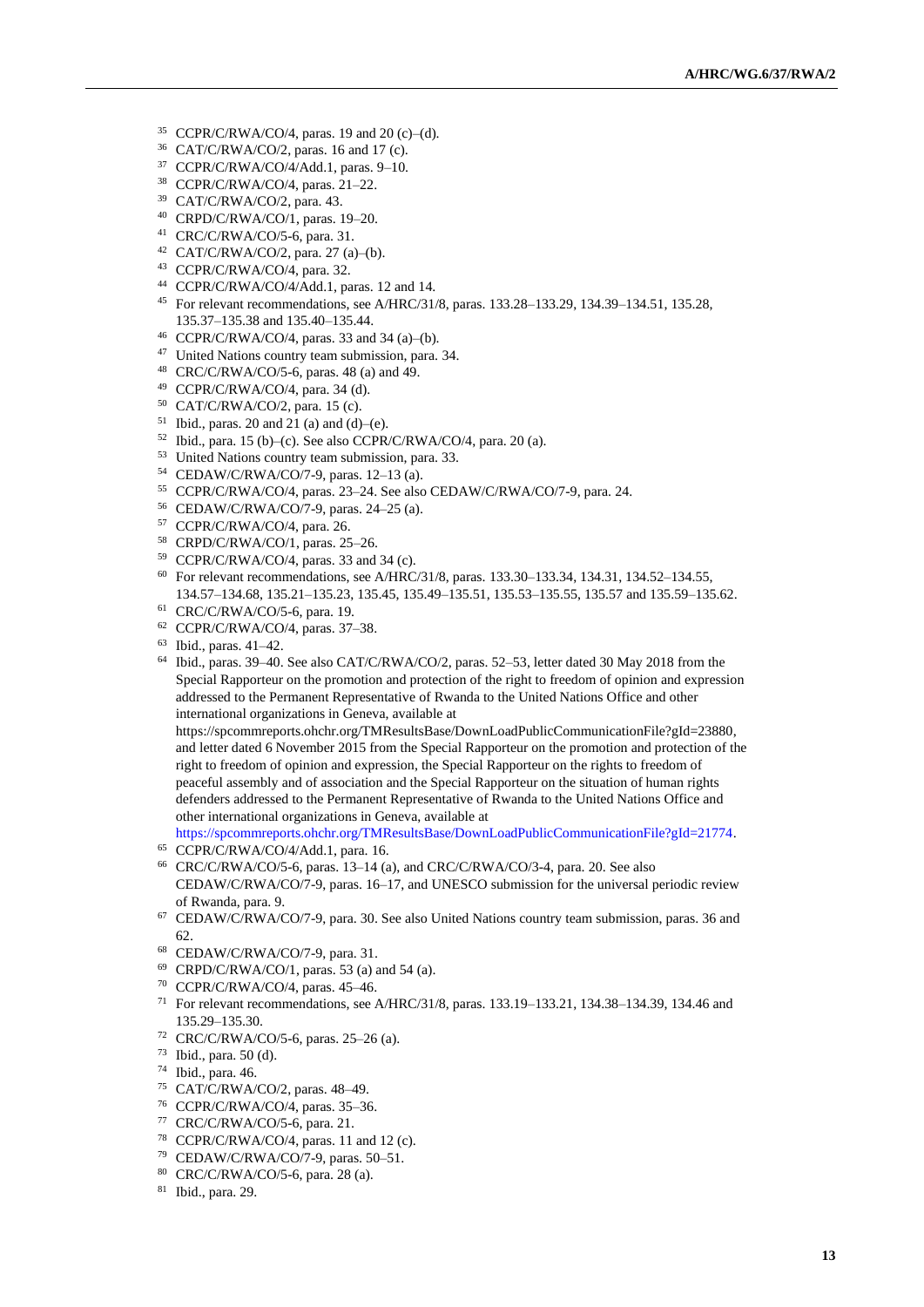- CRPD/C/RWA/CO/1, paras. 13 (e) and 14 (e).
- CRC/C/RWA/CO/5-6, para. 30 (a)–(b).
- For relevant recommendations, see A/HRC/31/8, paras. 133.35, 134.69 and 134.91.
- CRC/C/RWA/CO/5-6, para. 43 (a)–(c). See also CEDAW/C/RWA/CO/7-9, para. 37.
- CRPD/C/RWA/CO/1, para. 50 (a).
- CEDAW/C/RWA/CO/7-9, para. 35.
- For the relevant recommendation, see A/HRC/31/8, para. 134.73.
- United Nations country team submission, para. 10.
- CRPD/C/RWA/CO/1, para. 52.
- CEDAW/C/RWA/CO/7-9, para. 37 (a).
- 92 For relevant recommendations, see A/HRC/31/8, paras. 133.36–133.37, 133.39–133.40, 134.71, 134.74–134.77, 134.101 and 135.64–135.65.
- CRC/C/RWA/CO/5-6, para. 37 (a). See also United Nations country team submission, para. 42.
- <sup>94</sup> United Nations country team submission, para. 41 and endnote 36, referring to A/HRC/31/8, para. 134.73 (Nigeria).
- For relevant recommendations, see A/HRC/31/8, paras. 133.41–133.42, 134.78–134.79 and 135.66– 135.67.
- United Nations country team submission, para. 49.
- CRC/C/RWA/CO/5-6, para. 34 (b)–(e).
- CEDAW/C/RWA/CO/7-9, paras. 38–39 (a).
- CRC/C/RWA/CO/5-6, para. 36 (a)–(c).
- CRPD/C/RWA/CO/1, para. 46 (a) and (d).
- For relevant recommendations, see A/HRC/31/8, paras. 133.43–133.44, 134.81–134.88, 134.92– 134.94 and 135.68.
- United Nations country team submission, para. 59.
- <sup>103</sup> UNESCO submission, para. 8.
- CRC/C/RWA/CO/5-6, para. 38 (a) and (d).
- CEDAW/C/RWA/CO/7-9, para. 33 (a)–(c). See also UNESCO submission, para. 8.
- CRC/C/RWA/CO/5-6, para. 33 (b). See also United Nations country team submission, para. 57.
- CRPD/C/RWA/CO/1, para. 44.
- CRC/C/RWA/CO/5-6, para. 39.
- For relevant recommendations, see A/HRC/31/8, paras. 133.10–133.14, 133.24–133.25, 134.43– 134.45, 134.70 and 135.63.
- CEDAW/C/RWA/CO/7-9, paras. 22–23 (a).
- Ibid., para. 41.
- For relevant recommendations, see A/HRC/31/8, paras. 133.22–133.23, 133.38, 133.45, 134.33, 134.41, 134.47 and 135.31–135.32.
- CRC/C/RWA/CO/5-6, para. 7.
- Ibid., paras. 16 (a) and 17 (a).
- Ibid., para. 27.
- <sup>116</sup> Ibid., para. 23. See also CRPD/C/RWA/CO/1, para. 30 (f).
- CRC/C/RWA/CO/5-6, paras. 44–45 (a) and (c).
- Ibid., para. 40 (a).
- For the relevant recommendation, see A/HRC/31/8, para. 134.95.
- CRPD/C/RWA/CO/1, paras. 5–6.
- Ibid., paras. 27–28.
- Ibid., paras. 31–32.
- Ibid., paras. 35–36.
- Ibid., paras. 17–18 (a).
- Ibid., para. 40.
- For relevant recommendations, see A/HRC/31/8, paras. 135.27 and 135.69–135.73.
- <sup>127</sup> Letter dated 14 December 2018 from the Special Rapporteur on extrajudicial, summary or arbitrary executions, the Special Rapporteur on the promotion and protection of the right to freedom of opinion and expression, the Special Rapporteur on the rights of indigenous peoples and the Special Rapporteur on contemporary forms of racism, racial discrimination, xenophobia and related intolerance addressed to the Permanent Representative of Rwanda to the United Nations Office and other international organizations in Geneva. Available at [https://spcommreports.ohchr.org/TMResultsBase/DownLoadPublicCommunicationFile?gId=24206.](https://spcommreports.ohchr.org/TMResultsBase/DownLoadPublicCommunicationFile?gId=24206)
- 128 CCPR/C/RWA/CO/4, para. 48.
- CERD/C/RWA/CO/18-20, para. 17.
- CRC/C/RWA/CO/5-6, para. 42 (a)–(c). See also CERD/C/RWA/CO/18-20, para. 15.
- For relevant recommendations, see A/HRC/31/8, paras. 133.47–133.48, 134.98–134.100 and 135.76– 135.77.